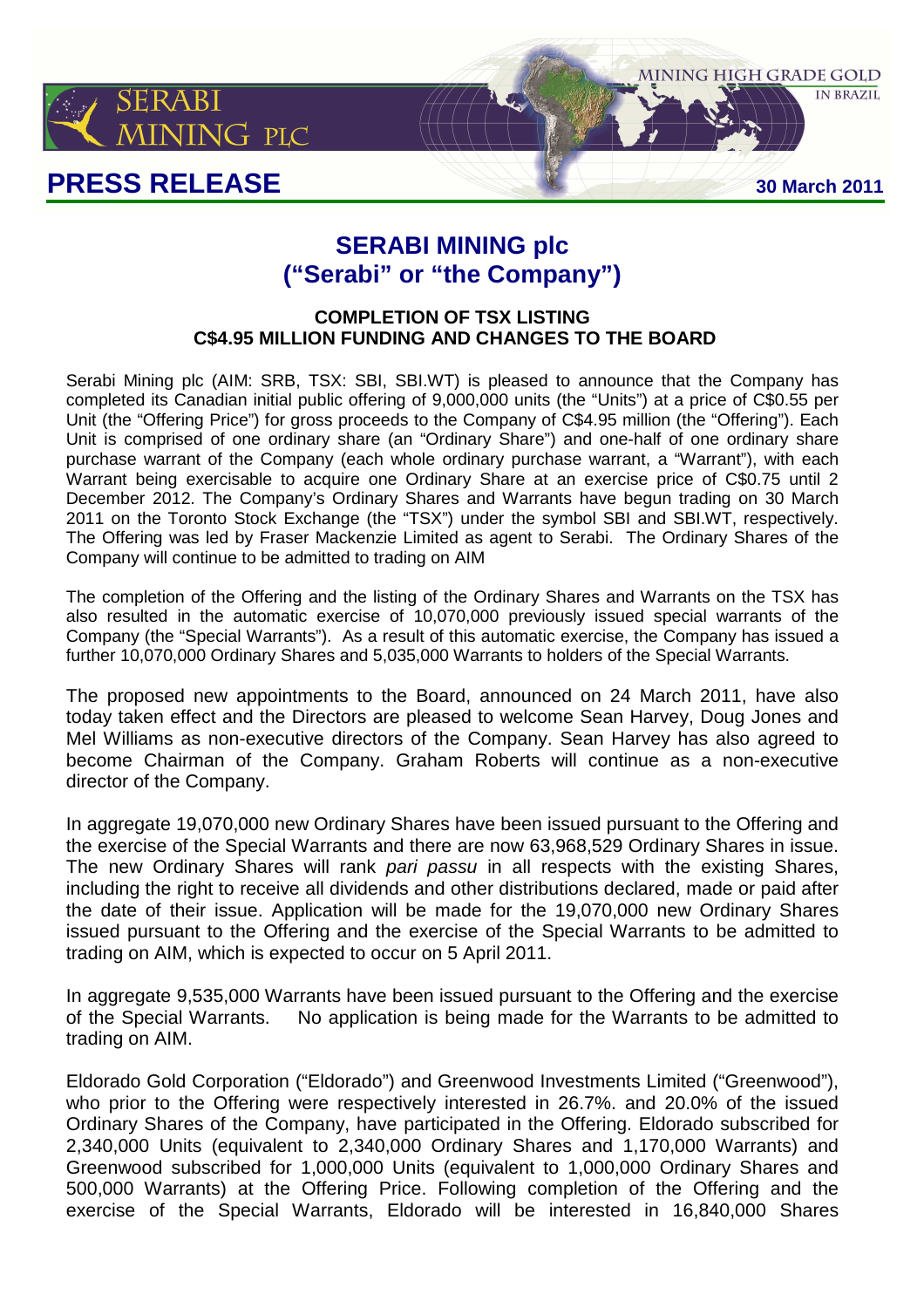representing 26.3% of the enlarged share capital of the Company. Greenwood will be interested in 10,000,000 Shares representing 15.6% of the enlarged share capital of the Company. Assuming the exercise of the Warrants currently held by Eldorado (but excluding the exercise of any other securities that Eldorado holds which could be converted into Ordinary Shares) and after giving effect to the exercise of the Special Warrants, Eldorado would hold 29.0% of the outstanding Ordinary Shares, without giving effect to the exercise or conversion of any other convertible securities of the Company. Assuming the exercise of the Warrants currently held by Greenwood (but excluding the exercise of any other securities that Greenwood holds which could be converted into Ordinary Shares) and after giving effect to the exercise of the Special Warrants, Greenwood would hold 16.3% of the outstanding Ordinary Shares, without giving effect to the exercise or conversion of any other convertible securities of the Company.

As both Eldorado and Greenwood are each interested in more than 10% of the Company's issued share capital, and as the Offering has not been made on a pre-emptive basis, the participation by Eldorado and Greenwood in the Offering (the "Transaction") is a related party transaction for the purposes of the AIM Rules and applicable Canadian securities laws. The Directors of Serabi consider for the purposes of the AIM Rules, having consulted with the Company's nominated adviser, that the terms of the Transaction are fair and reasonable insofar as the Company's shareholders are concerned. In particular the Directors have taken into account that:

- The Offering, which has been arranged by the Company's Canadian broker, Fraser Mackenzie Limited, has been made to a number of institutional and retail investors;
- The Offering has been conducted concurrently with the listing of the Company's Ordinary Shares and Warrants on the TSX;
- The net proceeds of the Offering will be used to further the Company's current exploration programmes and for general working capital purposes;
- Eldorado and Greenwood have each subscribed for Units at the Offering Price;
- Eldorado's subscription represents 26% of the Offering, equivalent to Eldorado's interest in Serabi prior to the Offering; and
- Greenwood's subscription represents 10% of the Offering, compared to Greenwood's interest on Serabi prior to the Offering of 20%

#### **Caution Regarding Forward-Looking Statements**

This press release contains statements that may constitute forward-looking statements, which may include financial and other projections, as well as statements regarding future plans, objectives or economic performance. Forward-looking information involves significant risks, assumptions, uncertainties and other factors that may cause actual future results or anticipated events to differ materially from those expressed or implied and accordingly, investors should not place undue reliance on any such forward-looking statements. Factors that could cause results to vary include those expressed in the Company's filings with Canadian securities regulatory authorities. All information presented herein should be read in conjunction with such filings.

#### **Enquiries: Serabi Mining plc Michael Hodgson** Tel: 020 7246 6830 Chief Executive Mobile: 07799 473621

**Clive Line** Tel: 020 7246 6830 Finance Director Mobile: 07710 151692

Email: contact@serabimining.com Website: www.serabimining.com

#### **Beaumont Cornish Limited**

Nominated Adviser Roland Cornish Tel: 020 7628 3396 Michael Cornish Tel: 020 7628 3396